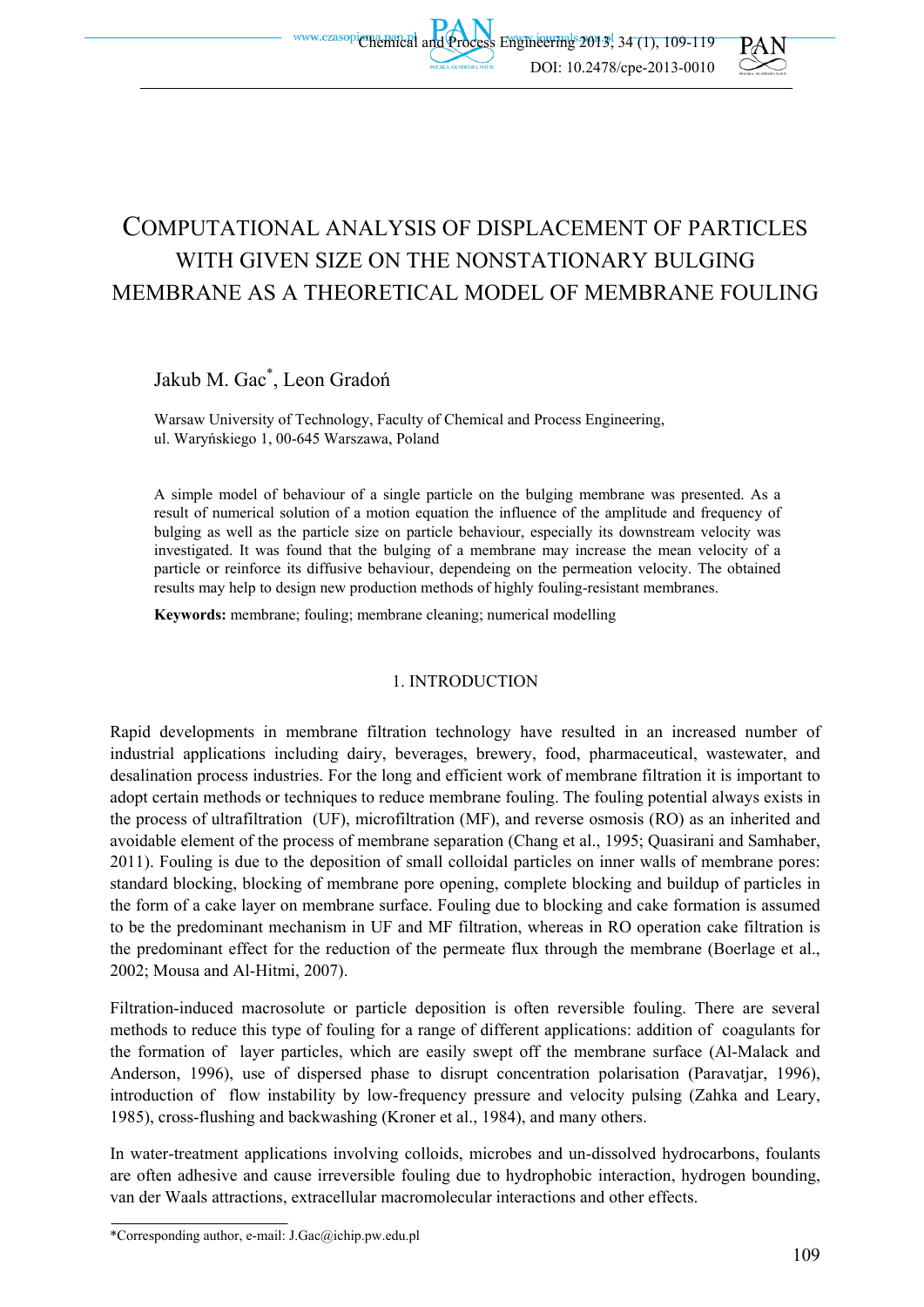*J. M. Gac, L. Gradoń, Chem. Process Eng., 2013, 34 (1), 109-119* 

Reduction or elimination of adhesive fouling requires more sophisticated methods, which involve the local effects of interaction between particles and the membrane surface. These methods include: physically coating water-soluble polymers or charged surfactants onto the membrane surface (Jonsson and Jonsson, 1991), coating of hydrophilic polymers on the membrane (Stengaards, 1988), grafting monomers to membranes by electron beam irradiation (Kim et al., 1991), and a combined method of back-pulsing and membrane surface modification with photo-induced grafting (Ma et al., 2000).

Another possibility for the reduction of adhesive fouling on a membrane surface is the excitation of membrane surface through local surface pulsing. It could be achieved by the interaction of electromagnetic particles immersed under a membrane surface with an external electromagnetic field.

The aim of this paper is to present the introductory theoretical consideration of such effects as a potential solution against membrane fouling. A simple model of interaction between a particle and a membrane was developed and the results of modelling for a single particle as well as for a few particles (early stage of fouling) will be shown. The final result of our simulation is determination of conditions at which particle removal from a membrane surface is most efficient.

#### 2. THE MODEL

Let a spherical rigid particle of radius *R* interact with a flat membrane and a surrounding fluid. There are four forces that act on the particle (Henry et al., 2012; Quasirani and Samhaber, 2011): an adhesive force  $F_a$ , a drag force due to cross-flow  $F_d$ , a lift force  $F_l$  and a Brownian force  $F_b$ . These forces are depicted in Fig. 1.





it has no constant direction

The potential of adhesive van der Waals interactions between a particle and membrane has a form (Parsegian 2006):

$$
U_{pm}^{vW} = -\frac{A_H}{6} \left[ \frac{R}{\delta} + \frac{R}{2R + \delta} + \ln \frac{\delta}{2R + \delta} \right]
$$
 (1)

where  $\delta$  is a distance between surfaces of particle and membrane and  $A_H$  is a Hamaker constant. The force acting on particle is thus given as:

$$
F_{vW} = -\frac{\partial U_{pm}^{vW}}{\partial \delta} = -\frac{A_H}{6} \left[ \frac{R - \delta}{\delta^2} - \frac{3R + \delta}{(2R + \delta)^2} \right]
$$
(2)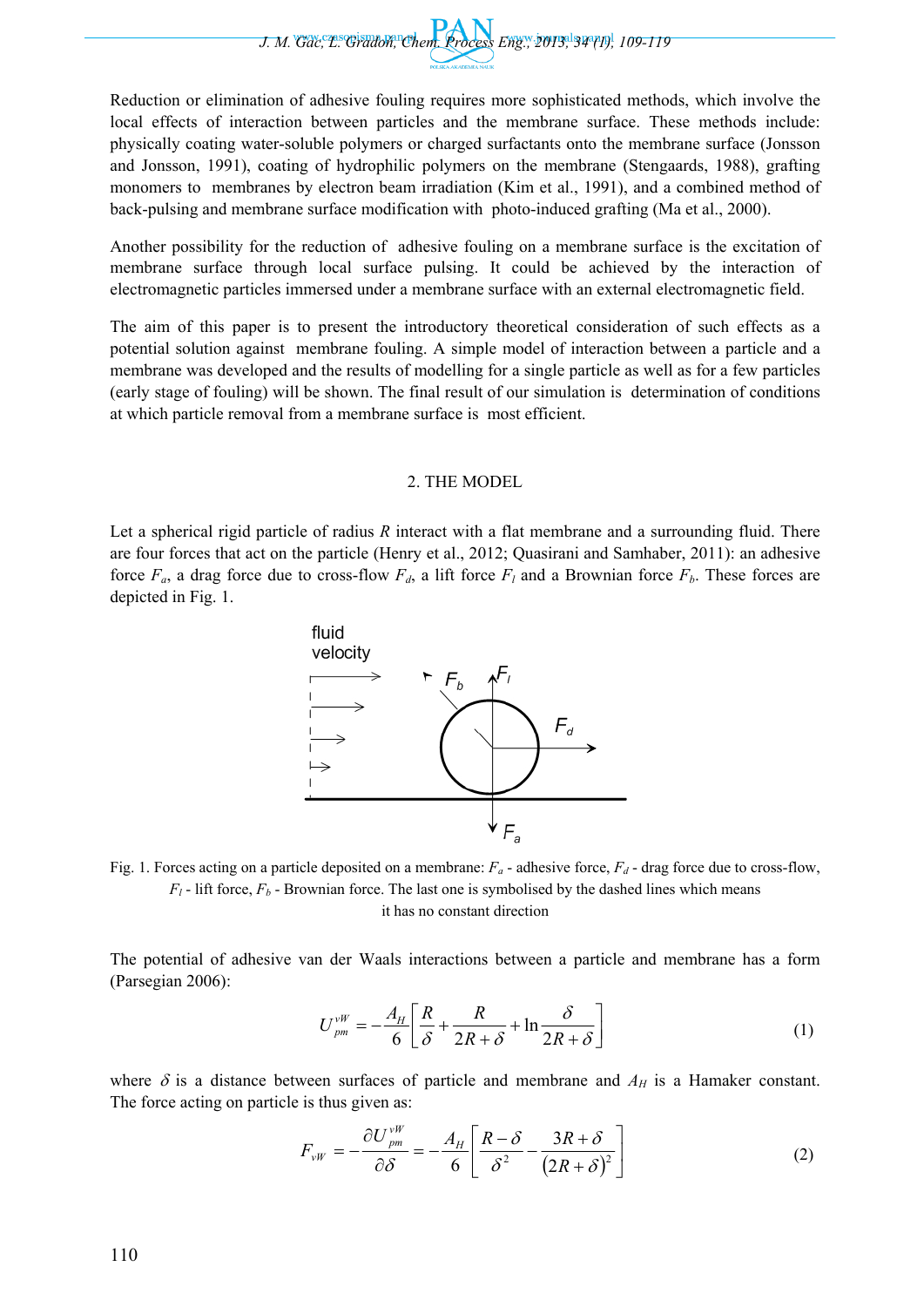Another force acting between a particle and a membrane comes from the presence of a double electric layer. The potential energy of this force has a form (Senger et al., 1994):

$$
U_{pm}^{dl} = \pi \varepsilon_r \varepsilon_0 R \psi_s^2 \ln[1 - \exp(-2\kappa \delta)] \tag{3}
$$

where  $\kappa$  denotes the reciprocal of Debye length and  $\psi^2$  is an electric potential of a particle.

The force coming from the double layer is again a derivative of a potential:

$$
F_{dl} = -\frac{\partial U_{pm}^{dl}}{\partial \delta} = -2\pi \varepsilon_r \varepsilon_0 R \psi_s^2 \frac{\exp(-2\kappa \delta)}{[1 - \exp(-2\kappa \delta)]}
$$
(4)

The drag force due to fluid flow is given by means of a simple Stokes formula:

$$
F_d = 6\pi\mu Ru \tag{5}
$$

where *u* is the instantaneous streamwise velocity difference between particle and fluid defined at the particle center and  $\mu$  is the fluid viscosity.

The lift force is a result of a vertical gradient of fluid velocity. It acts in the direction of this gradient. So, in a case of a particle deposited on a membrane this force facilitates particle detachment as can be seen it has been marked in Fig. 1. For a case of a constant velocity gradient near a the wall, this force has a form (Wang et al., 1997):

$$
F_t = -6.46 \,\mu\left(\frac{R^2 u \, \text{sgn}(G)}{v}\right) \frac{|G|}{v} \tag{6}
$$

where *G* is a velocity gradient.

The last force acting on a particle is random force originating in collisions between particles and molecules of a fluid called also known as a Brownian force. This force manifests itself in random Brownian displacement of a particle. Usually it is assumed that the random force acting on a particle has a form:

$$
F_B = \frac{4\pi}{3} \rho_s R^3 A(t) \tag{7}
$$

where  $A(t)$  is the Brownian random force exerted on per unit mass of the particle, and it follows a Gaussian distribution. The Brownian displacement within a time period Δ*t* is then expressed as a random Gaussian value with the mean value equal to zero and the variance equal to  $\sqrt{2D_0\Delta t}$ .

It is, however clear that in a real system the presence of a membrane disturbs the random walk of a particle (Lin et al., 2000). Thus, the diffusion coefficient depends on the distance between a particle and a membrane. This effect, usually neglected, is expected to play a significant role in our study when a particle spends a long period of time in the vicinity of a membrane.

The dependence of a diffusion coefficient on the distance between a particle and a membrane is rather poorly understood (Lin et al., 2000). In the present work we will use a simple model presented in (Happel and Brenner, 1983). According to this model, diffusion coefficients for distinguished directions are as follows:

$$
D_{\parallel} = \frac{k_B T}{6\pi\mu\lambda_{\parallel}a} = \lambda_{\parallel}^{-1}D_0
$$
\n(8)

$$
D_{\perp} = \frac{k_B T}{6\pi \mu \lambda_{\perp} a} = \lambda_{\perp}^{-1} D_0 \tag{9}
$$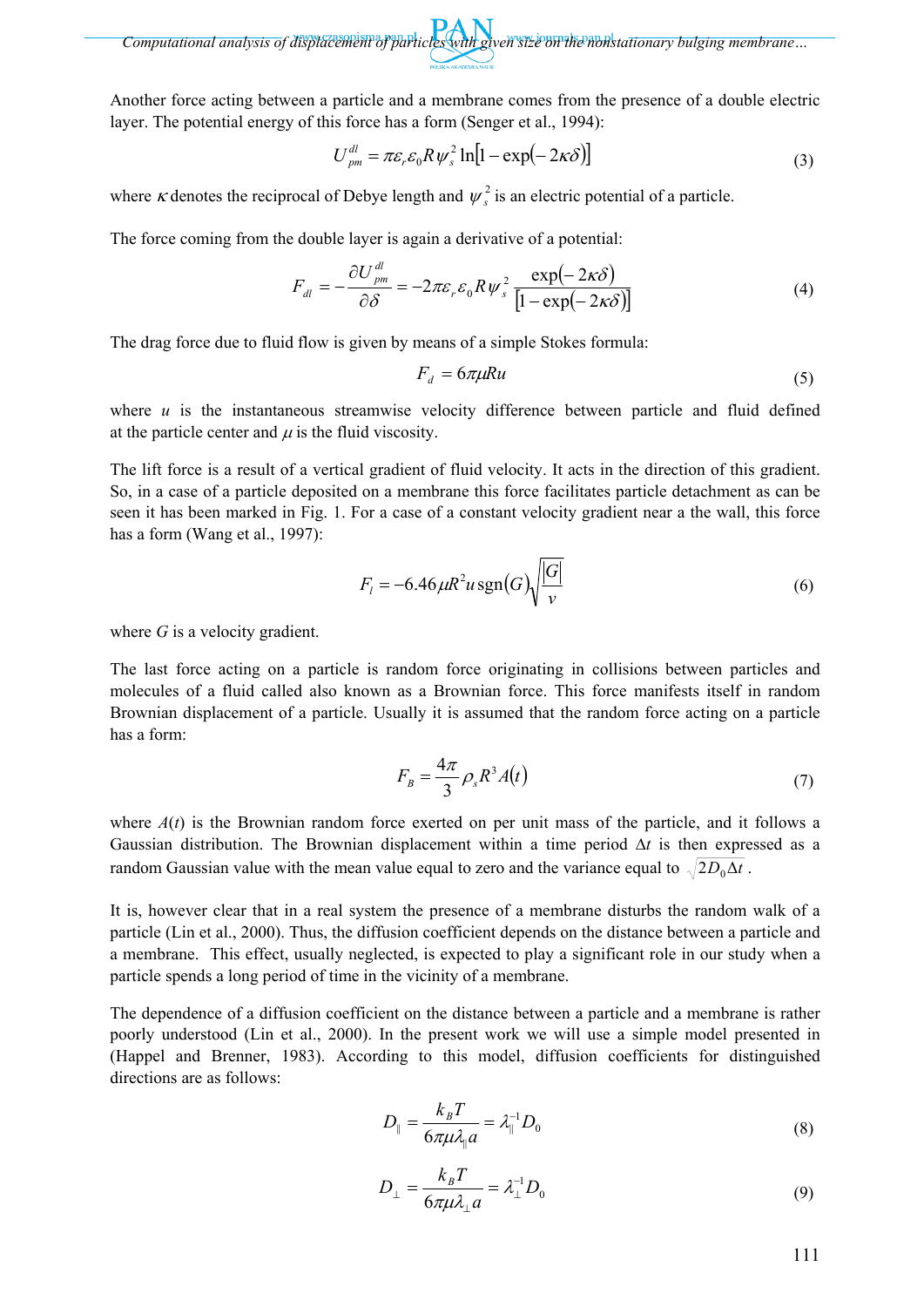*J. M. Gac, L. Gradoń, Chem. Process Eng., 2013, 34 (1), 109-119* 

where  $D_0$  denotes the diffusion coefficient far from membrane surface and:

$$
\lambda_{\parallel}^{-1} = \frac{D_{\parallel}}{D_0} \approx 1 - \frac{9}{16} \left(\frac{R}{z}\right) + O\left(\frac{R}{z}\right)^3
$$
\n(10)

$$
\lambda_{\perp}^{-1} = \frac{D_{\perp}}{D_0} \cong 1 - \frac{9}{8} \left(\frac{R}{z}\right) + O\left(\frac{R}{z}\right)^3 \tag{11}
$$

In the case of an oscillating membrane we assume that the oscillating bulge has a shape of a hemisphere as shown in Fig. 2. This shape for any asperities of membranes is widely used in many theoretical considerations of particle-membrane interactions (Henry et al., 2011; Henry et al., 2012). The radius of this hemisphere depends on time in the following form:

$$
R_H(t) = R_{\text{max}} \left( 1 - \cos \left( \frac{2\pi t}{T} \right) \right) \tag{12}
$$

i.e. it changes harmonically between zero and *Rmax* with the period *T*.

The van der Waals and double layer interactions between a particle and a hemispheric bulge are assumed to have the same form as the interaction between two spheres i.e. van der Waals potentials are given by the formula (Senger et al., 1994):

$$
U_{pp}^{vW} = -\frac{A_H}{3} \left[ \frac{R_1 R_2}{z^2 - (R_1 + R_2)^2} + \frac{R_1 R_2}{z^2 - (R_1 - R_2)^2} + \frac{1}{2} \ln \frac{z^2 - (R_1 + R_2)^2}{z^2 - (R_1 - R_2)^2} \right]
$$
(13)

where  $z = R_1 + R_2 + \delta$ .

The van der Waals force is then given as a spatial derivative:

$$
F'_{\nu W} = -\frac{\partial U^{\nu W}_{\rho \rho}}{\partial \delta} \tag{14}
$$

The double layer potential and force for the interaction between sphere and hemisphere have the same form as (3) and (4) with the particle radius *R* replaced by  $1 + \mu_2$  $1''$  2  $R_1 + R$  $R_1R$ + (Ruggiero et al., 1999).



Fig. 2. Forces acting on a particle deposited on a membrane in the vicinity of a bulge

Interactions between various particles deposited on a membrane have the same form as interactions between a single particle and a bulge while we assume that all the particles are spherical.

Finally, the equation of motion of a single particle with mass *m* has a form: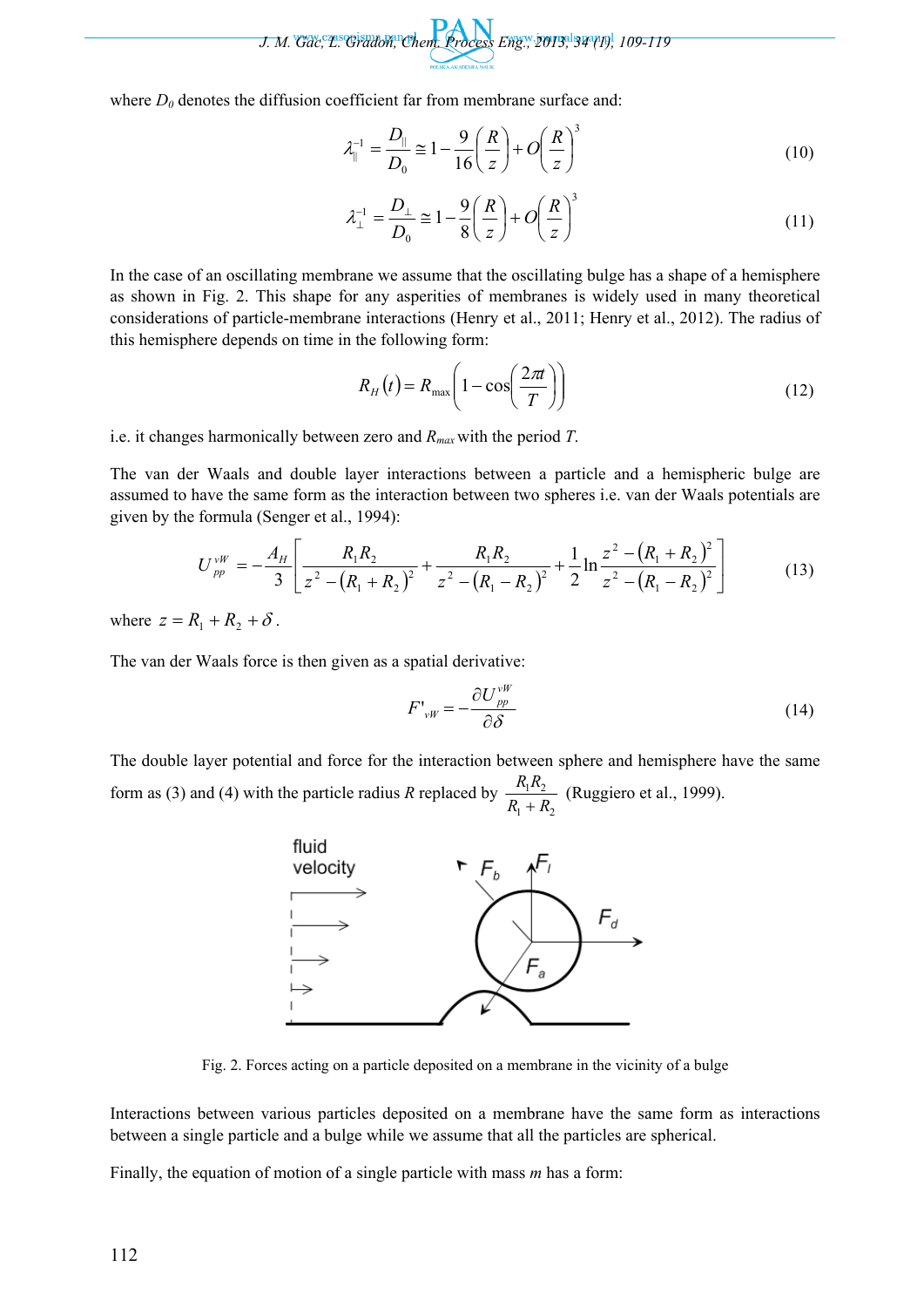$$
m\frac{dv}{dt} = \sum F
$$
 (15)

where  $\Sigma F$  is the sum of all the forces described above. This equation may be simplified if we assume a relatively high value of fluid viscosity which takes place especially in membrane filtration of liquids. Then (12) is approximated by means of the first-order Langevin equation:

$$
\frac{dx}{dt} = \frac{1}{6\pi\mu R} \sum_{\text{det}} F + \sigma \xi \tag{16}
$$

with the Gaussian random noise value  $\xi$ . In (16)  $\sum_{\text{det}}$ *F* denotes the sum of all deterministic forces

acting on a particle, i.e. the sum of forces given by Eqs. (2), (4-6) and (13).

This Equation (16) may be solved numerically by means of the simple Euler scheme (Mannella and Palleschi, 1989):

$$
x(t + \Delta t) = x(t) + \left(\frac{1}{\mu} \sum_{\text{det}} F(t)\right) \Delta t + \sigma(t) \xi \sqrt{\Delta t}
$$
 (17)

#### 3. RESULTS OF SIMULATIONS

To investigate the influence of membrane oscillations on particle dynamics, we analysed the following model. A spherical rigid particle is originally deposited on a membrane. We analysed particles having radius in a range of 0.2-4.0 μm. The interactions of such a single particle with a membrane are described by means of forces (1-4). We assume a Hamaker constant equal to  $10^{-20}$  J which is a typical value for common materials of membranes and particles (Parsegian, 2006) and the electric potential equal to 10 mV. The fluid surrounding a particle is water having dynamic viscosity of 890 mPas.

As to fluid flow, we set the mean shear rate as equal to  $10^{-2}$  s<sup>-1</sup> and the velocity of permeating water as equal to  $10^{-5}$ m/s (which means the productivity of 100 cm<sup>3</sup>/s of filtrate from the membrane having a surface equal to 10  $m<sup>2</sup>$ ). We assume the initial concentration of particles on the membrane as equal to 12500 particles/mm2 .

Let us first investigate the dynamics of a single particle on a stationary membrane. In Fig. 3 we present sample trajectories of single particles of various radii. It is to be recognised that the bigger particle having a radius equal to 4 μm slides in the direction of water flow with a nearly constant velocity. The effect of a random Brownian force is very poorly visible for this particle. On the other hand, a small particle with a radius equal to 0.2 μm displays a random motion with a very weak drift. A conclusion can be drawn that that the small particles are the hardest to remove. By analysing a few hundred trajectories of particles with various radii did not observe any case of particle detachment. Indeed, the attractive force coming from membrane together with a force coming from permeating flow exceeds the lift force. Taking this result into account we may conclude that the main way of fouling prevention in such a system is to force the rolling or sliding of the particles on a membrane.

Let us now turn to the considerations of the efficiency of particles removal from a membrane. While the residence time of a particle in a membrane module is inversely proportional to velocity and, following that, to the downstream displacement of the particle at a given time period - in our further considerations shall use the distribution of downstream displacement to describe the efficiency of particles removal from a membrane. The mean particle displacement provides information about the mean tangent velocity of a particle and the standard deviation informs about the deviation of this particle.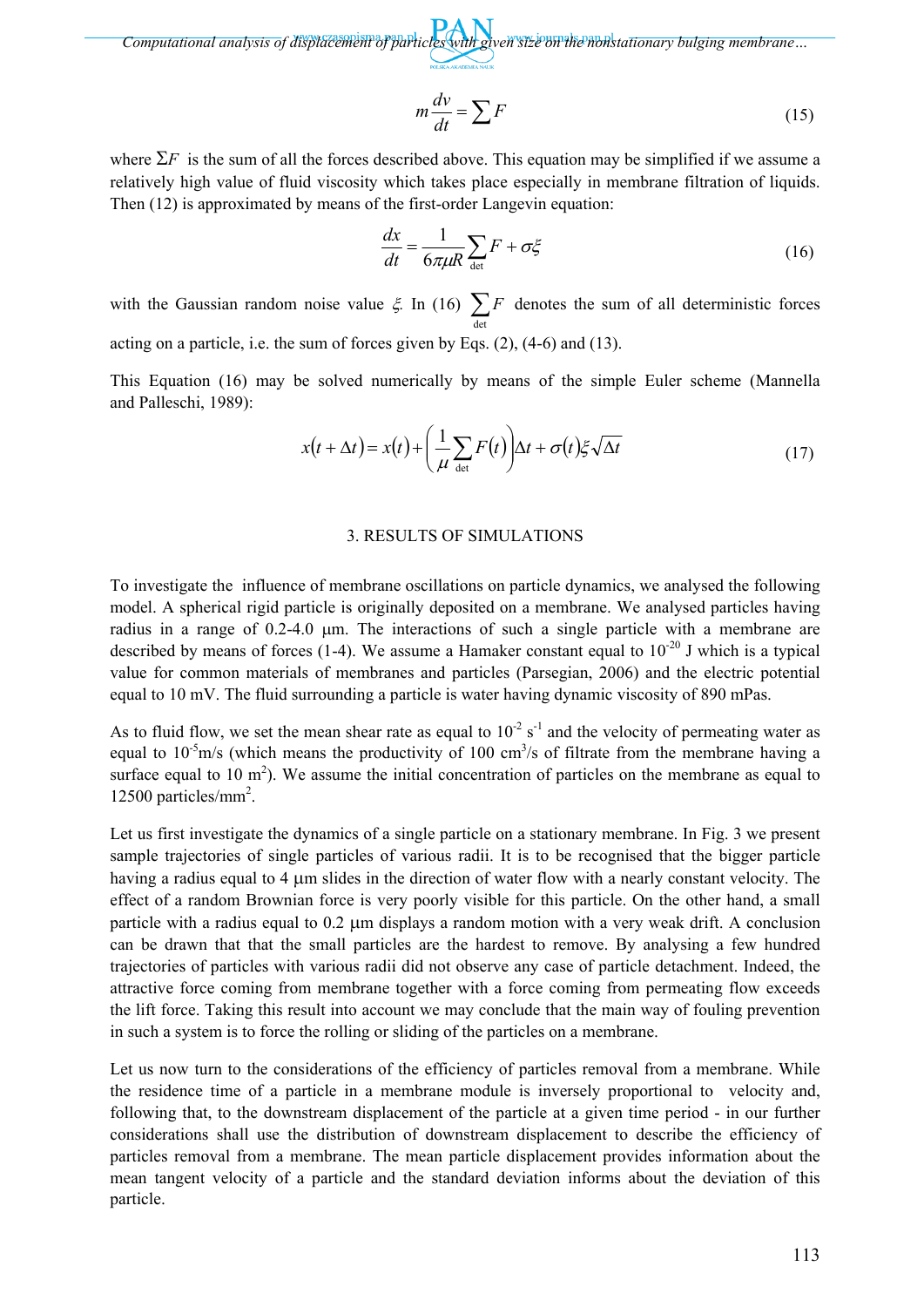



Fig. 3. Trajectories of particles of various radii deposited on a membrane surface

Fig. 4 presents distributions of the mean displacement of particles in the direction parallel to a fluid flow. It can be seen that the displacement is well described by means of a Gaussian distribution. The mean standard deviation of a displacement is nearly the same for all three radii of particles. That allows us to conclude that the main influence on particle motion comes from particle-membrane interactions and fluid flow but not from diffusion while it is very weak in the presence of a membrane.

Now, let us take into consideration oscillating particles embedded in a membrane. The new parameters describing a membrane with these particles are: the amplitude of bulging (dependent on an embedded particle radius), the frequency of oscillations and surface density of particles.



Fig. 4. Relative frequency of downstream displacement (after 5 s) of particles for three various radii

Fig. 5 we presents a distribution of displacement of particles with a radius of 4  $\mu$ m (Fig. 5a) and 1  $\mu$ m (Fig. 5b) at various amplitudes of shaking. Other parameters are as follows: the frequency of oscillations equal to 50 μs and the surface density of embedded particles equal to 2500 mm-2. It can be observed that the amplitude of shaking influences the dispersion of this distribution. We may say that the great amplitude of shaking improves the diffusion of particles and prevents the formation of agglomerates deposited. This tendency may have its part in membrane fouling prevention. Indeed, as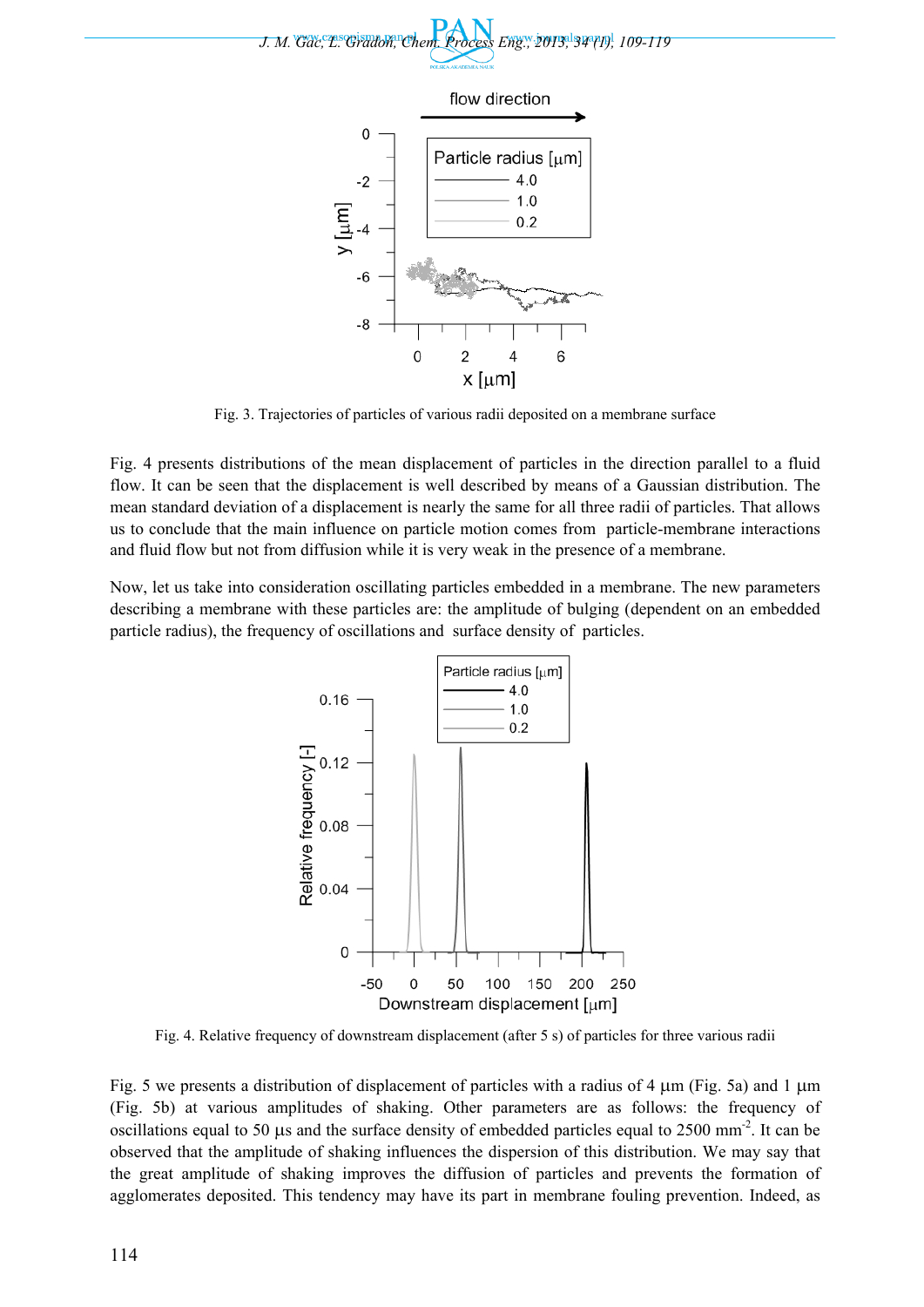stated above, the main mechanism of deposited particles removal is to force particles roll or slide on membrane surface. This effect is easier achieved in the case of a single particle than in the case of an aggregate when adhesion forces are weaker for a single particle.

Comparing the plots presented in Fig. 5a and 5b it can be seen that in the presence of membrane oscillations distributions become asymmetric. It is interesting that for  $R = 4 \mu m$  the distribution has a positive skewness while for  $R = 1 \mu m$  – negative skewness. The origin of such a behavior is the presence of an oscillating particle, which locally disturbs the motion of single particles. Most particles spend a lot of time in the vicinity of these points. The maximum of distribution is "pinned" for a long time in the vicinity of an oscillating particle. This effect is presented in Fig. 6. For various time moments negative (Fig. 6a) or positive skewness of the distribution for the same conditions was observed.



Fig. 5. Relative frequency of downstream displacement (after 5 s) of (a) 4  $\mu$ m and (b) 1  $\mu$ m particles for static membrane and two amplitudes of oscillations

Fig. 7 presents the distribution of a displacement of a particle  $(R = 1 \mu m)$  for various values of oscillation period. It can be noted that a decrease of oscillation period causes an increase of the mean standard deviation of a distribution. Physically, that means that fast oscillations cause a "diffusion-like" motion, which is the result of common Brownian motion and the interaction (attraction or repulsion) with a bulge of varying radii. This effect denotes that at an early state of microfiltration particles do not form aggregates deposited on a membrane but they preferentially exist rather as single deposited particles which could be easier to remove. This is one of the ways to prevent membrane fouling.

Fig. 8 presents the distribution of a displacement of particles in the presence of various values of permeation velocity. It can be noted that all these distributions have nearly the same value of standard deviation. However, they differ in the position of a maximum and consequently in the mean particle velocity. The result of differences of the values of the mean velocity of particles is the fact that at low permeation velocity a temporal detachment of particles can occur and, in consequence, a decrease of attractive forces between a particle and a membrane.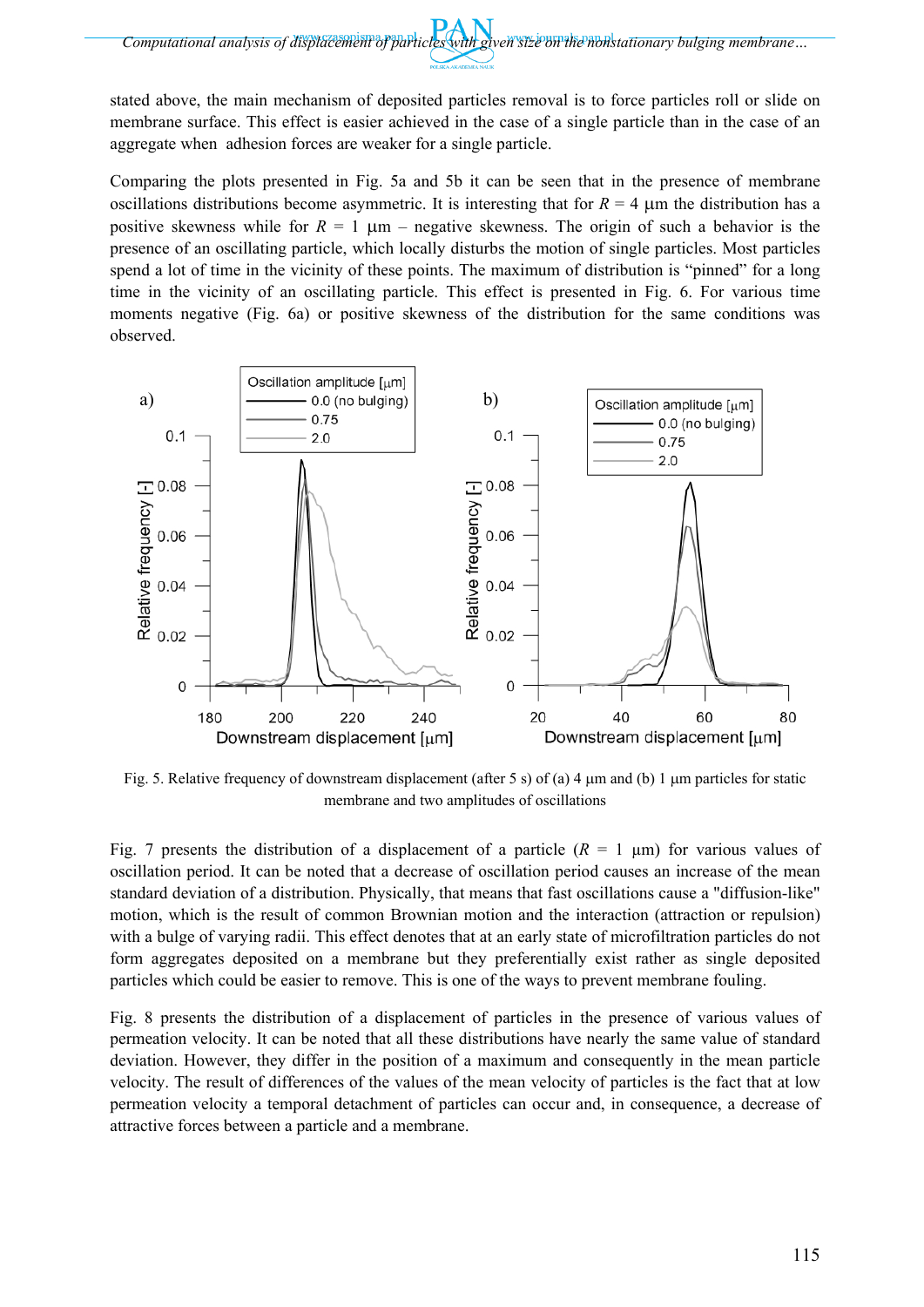

Fig. 6. Relative frequency of a downstream displacement of 4 μm particles after (a) 4.75 s and (b) 5.0 s



Fig. 7. Relative frequency of downstream displacement (after 5 s) of 1 μm particles for static membrane and two values of a period of oscillations



Fig. 8. Relative frequency of downstream displacement (after 5 s) of 1 μm particles for three different permeation velocities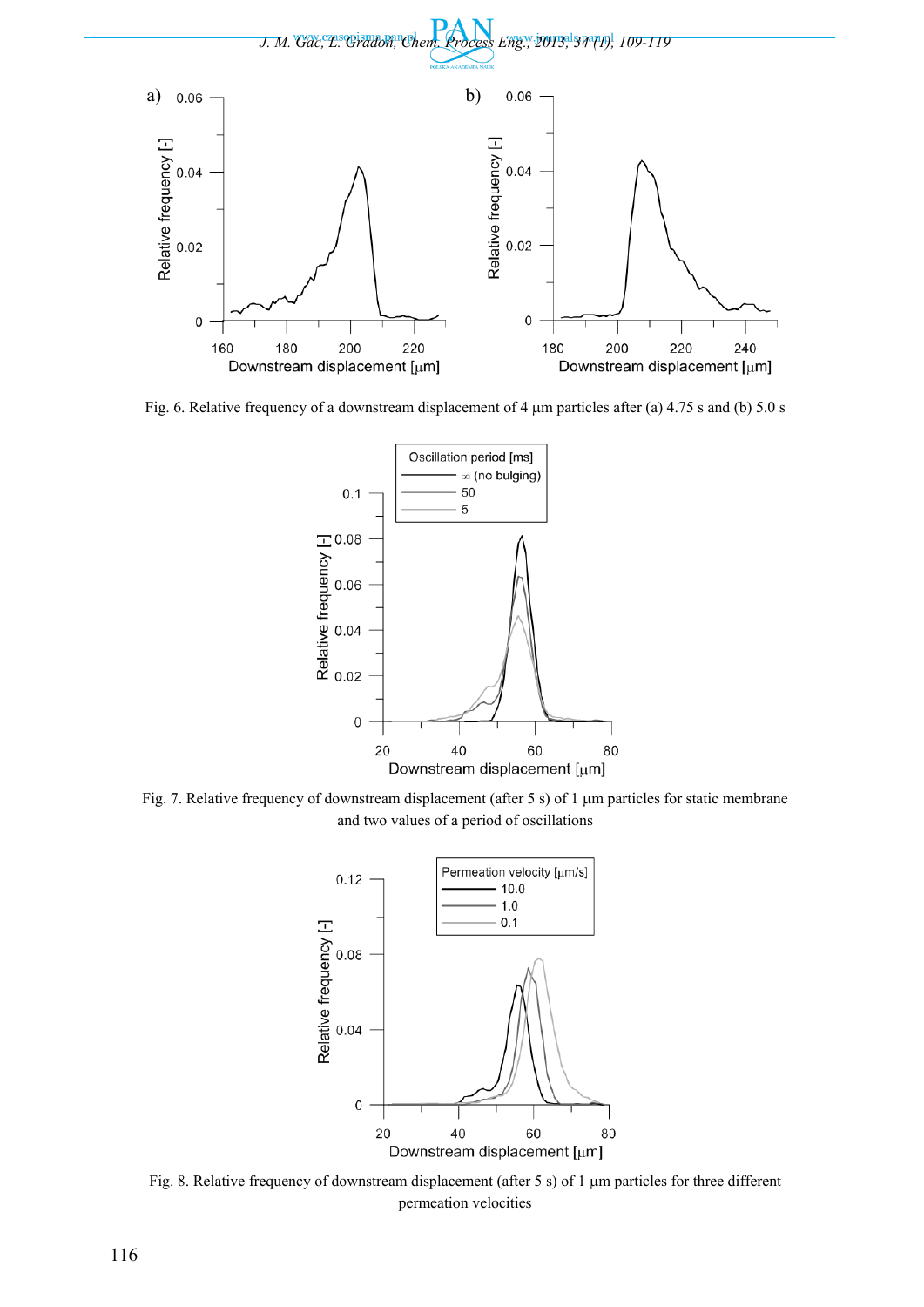### 4. DISCUSSION AND CONCLUSIONS

A simple mathematical model of a rigid particle interacting with a static or bulging membrane was built. This model, however, takes into account all the forces that act on a particle.

The main results of the simulations are as follows:

- The main parameters controlling the residence time of a particle at the membrane are: amplitude and frequency of bulging and permeation velocity; there is no significant influence of a density of particles embedded in a membrane on fouling prevention.
- At high permeation velocities, typical for membrane processes, the bulging of a membrane does not influence the velocity of a particle sliding on a membrane. However, a great influence of a displacement of a particle on the mean deviation was observed. This method of "improving diffusion" may play a significant role in the prevention of agglomerate formation and consequently membrane fouling.
- The effect of an increase of the mean deviation of a particle is stronger at high amplitudes and frequencies of bulging.
- At low permeation velocities bulging is conductive to the particle detachment from a membrane and thus increases the particle velocity.

Concluding, there are two main ways by which bulging prevents the membrane fouling. The first is to force deposited particles into a motion which decreases the risk of huge agglomerate formation. This mechanism is dominant at high permeation velocities, i.e. during the normal work of a membrane module. The second mechanism is the detachment of a particle as a result of collision with oscillating bulge. This mechanism may play a significant role at low permeation velocities, e.g. when a membrane is out of operation.

Taking the above facts into account a conclusion can be drawn that the membrane bulging prevents or slows down the fouling. Bulging may be forced e.g. by the embedding of magnetic nanoparticle in a membrane and placing this membrane into a nonstationary magnetic field as it was proposed in the Introduction. Tests on this subject are now in progress.

The considered model assumes that the surface of a membrane is ideally smooth (except of the bulges) so it has no asperities or pores. This assumption is a rather gross simplification, which limits the use of the model, especially for finer particles. Another simplification is that a membrane is ideally rigid (which may not be true especially at high-pressure differences on both sides of a membrane. However, the proposed model allows us to give at least a rough description of the mechanisms of particle detachment from a bulging membrane.

*This work was supported by the grant Era-Net/MNT/NSFM/1/2011.*

#### SYMBOLS

| A(t)                                        | random component of Brownian motion                                                            |
|---------------------------------------------|------------------------------------------------------------------------------------------------|
| $A_H$                                       | Hamaker constant, J                                                                            |
| $D_0$                                       | Diffusion coefficient, $m^2/s$                                                                 |
| $D_{\shortparallel}$ , $D_{\shortparallel}$ | Diffusion coefficients for a motion at the vicinity of the wall for parallel and perpendicular |
|                                             | direction respectively, $m^2/s$                                                                |
| $F_a$                                       | adhesive force, $F_a = F_{dl} + F_{vW}$ , N                                                    |
| $F_b$                                       | Brownian force, N                                                                              |
| $F_d$                                       | drag force, N                                                                                  |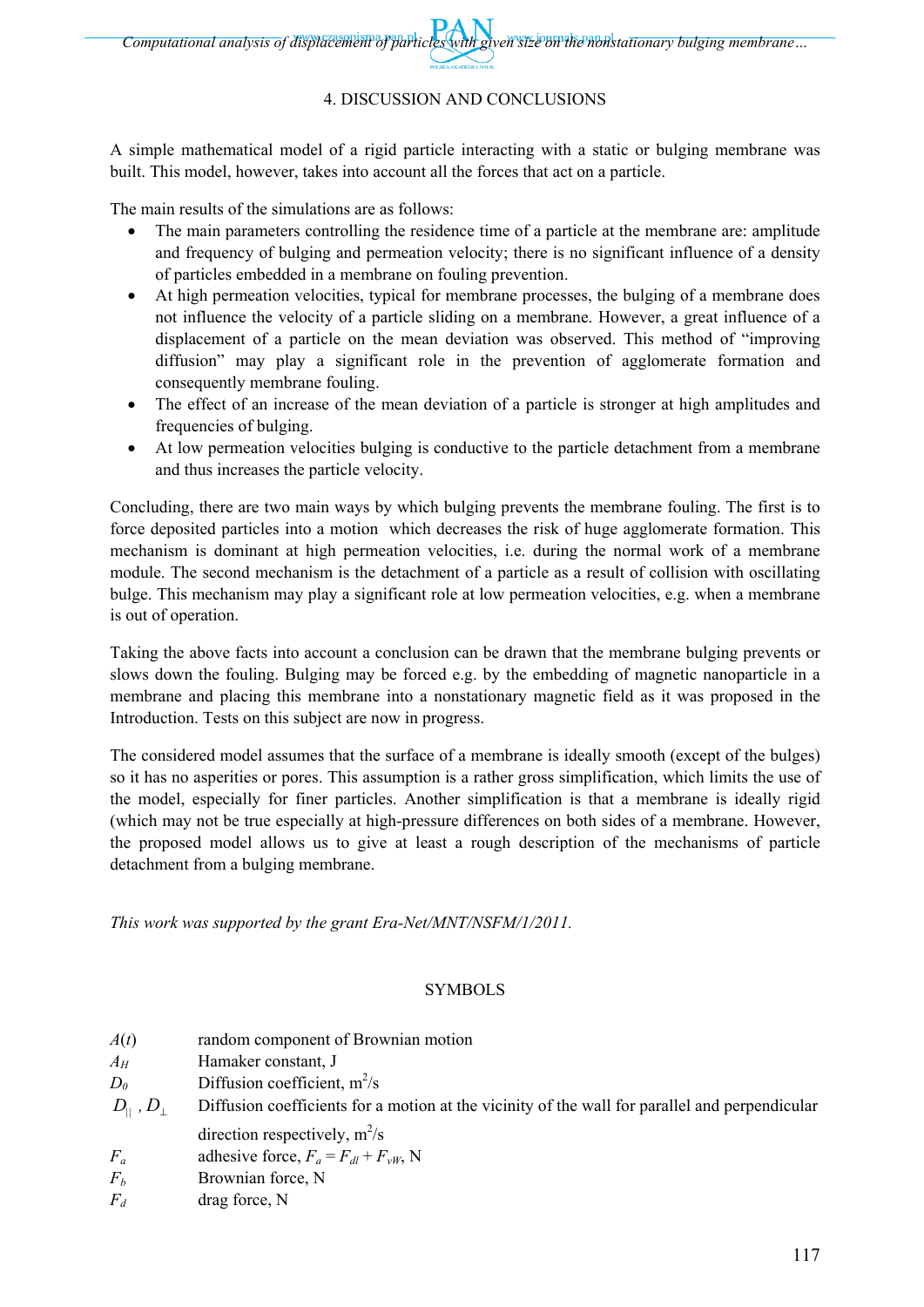

| $F_{dl}$                                  | electric double-layer force, N                                    |  |
|-------------------------------------------|-------------------------------------------------------------------|--|
| $F_{vW}$                                  | van der Waals force, N                                            |  |
| $\, G \,$                                 | velocity gradient, $s^{-1}$                                       |  |
| $k_B$                                     | Boltzmann constant, J/K                                           |  |
| $\boldsymbol{m}$                          | mass of a particle, µg                                            |  |
| $R, R_1, R_2$                             | radius of a particle, µm                                          |  |
| T                                         | temperature, K                                                    |  |
| t                                         | time, ms                                                          |  |
| $\Delta t$                                | time step in numerical schemes, ms                                |  |
| $\mathcal{V}$                             | particle velocity, m/s                                            |  |
| x, y, z                                   | particle coordinates, µm                                          |  |
| Greek symbols                             |                                                                   |  |
| $\delta$                                  | particle-membrane or particle-particle distance, $\mu$ m          |  |
| $\varepsilon_{0}$                         | electric permittivity of free space, H/m                          |  |
| $\varepsilon_{\rho}$                      | relative permittivity (of water)                                  |  |
| $\boldsymbol{\mathcal{K}}$                | reciprocal of Debye length, $\mu m^{-1}$                          |  |
| $\lambda_{\parallel}$ , $\lambda_{\perp}$ | coefficients of decreasing of diffusion in the vicinity of a wall |  |
| $\mu$                                     | dynamic viscosity of a fluid (water), mPas                        |  |
| $\boldsymbol{\mathcal{V}}$                | kinematic viscosity of a fluid (water), $m^2/s$                   |  |
| $\rho_{\sigma}$                           | density of a particle, $kg/m3$                                    |  |
| $\sigma$                                  | noise amplitude (in numerical schemes)                            |  |
| $\xi$                                     | random number (in numerical schemes)                              |  |
| $\psi_{\sigma}$                           | electric potential of particle/membrane surface, mV               |  |
|                                           |                                                                   |  |

#### REFERENCES

- Al-Malack M.H., Anderson G.K., 1996. Coagulation-crossflow microfiltration of domestic wastewater. *J. Membrane Sci.*, 121, 59-70. DOI: 10.1016/0376-7388(96)00165-2.
- Boerlage S.F.E., Kennedy M.D., Dickson, M.R., El-Hodali, D.E.Y., Schippers, J.C., 2002. The modified fouling index using ultrafiltration membrane (MFI-UF): Characterisation, filtration mechanisms and proposed reference membrane. *J. Membrane Sci.*, 197, 1-21. DOI: 10.1016/S0376-7388(01)00618-4.
- Chang D.J., Hsu F.C., Hwang S.J., 1995. Steady-state permeate flux of cross-flow microfiltration. *J. Membrane Sci.*, 98, 97-106. DOI: 10.1016/0376-7388(94)00180-7.
- Happel J., Brenner H., 1983. *Low Reynolds number hydrodynamics*. Kluwer, Dordrecht.
- Henry C., Minier J.P., Lefèvre G., Hurisse O., 2011. Numerical study on the deposition rate of hematite particles on polypropylene walls: role of surface roughness. *Langmuir*, 27, 4603-4612. DOI: 10.1021/la104488a.
- Henry C., Minier J.P., Lefèvre G., 2012. Towards a description of particulate fouling: From single particle deposition to clogging. *Adv. Colloid Int. Sci.*, 185-186, 34-76. DOI: 10.1016/j.cis.2012.10.001.
- Jonsson A., Jonsson B., 1991. The influence of nonionic and ionic surfactants on hydrophobic and ultrafiltration membranes. *J. Membrane Sci.*, 56, 49-76. DOI: 10.1016/0376-7388(91)85015-W.
- Kim M., Saito K., Forusaki S., 1991. Water flux and protein adsorption of a hollow fiber modified with hydroxyl groups. *J. Membrane Sci.*, 56, 289-302. DOI: 10.1016/S0376-7388(00)83039-2.
- Kroner K.H., Schutte H., Hustedt H., Kula M.R., 1984. Cross-flow filtration in the downstream processing of enzymes. *Proc. Biochem.*, 19 (4), 67-74.
- Lin B., Yu J., Rice S. A., 2000. Direct measurements of constrained Brownian motion of an isolated sphere between two walls. *Phys. Rev. E*, 62, 3909-3919. DOI: 10.1103/PhysRevE.62.3909.
- Ma H., Bowman Ch.N., Davis R.H., 2000. Membrane fouling reduction by backpulsing and surface modification. *J. Membrane Sci.*, 173, 191-200. DOI: 10.1016/S0376-7388(00)00360-4.